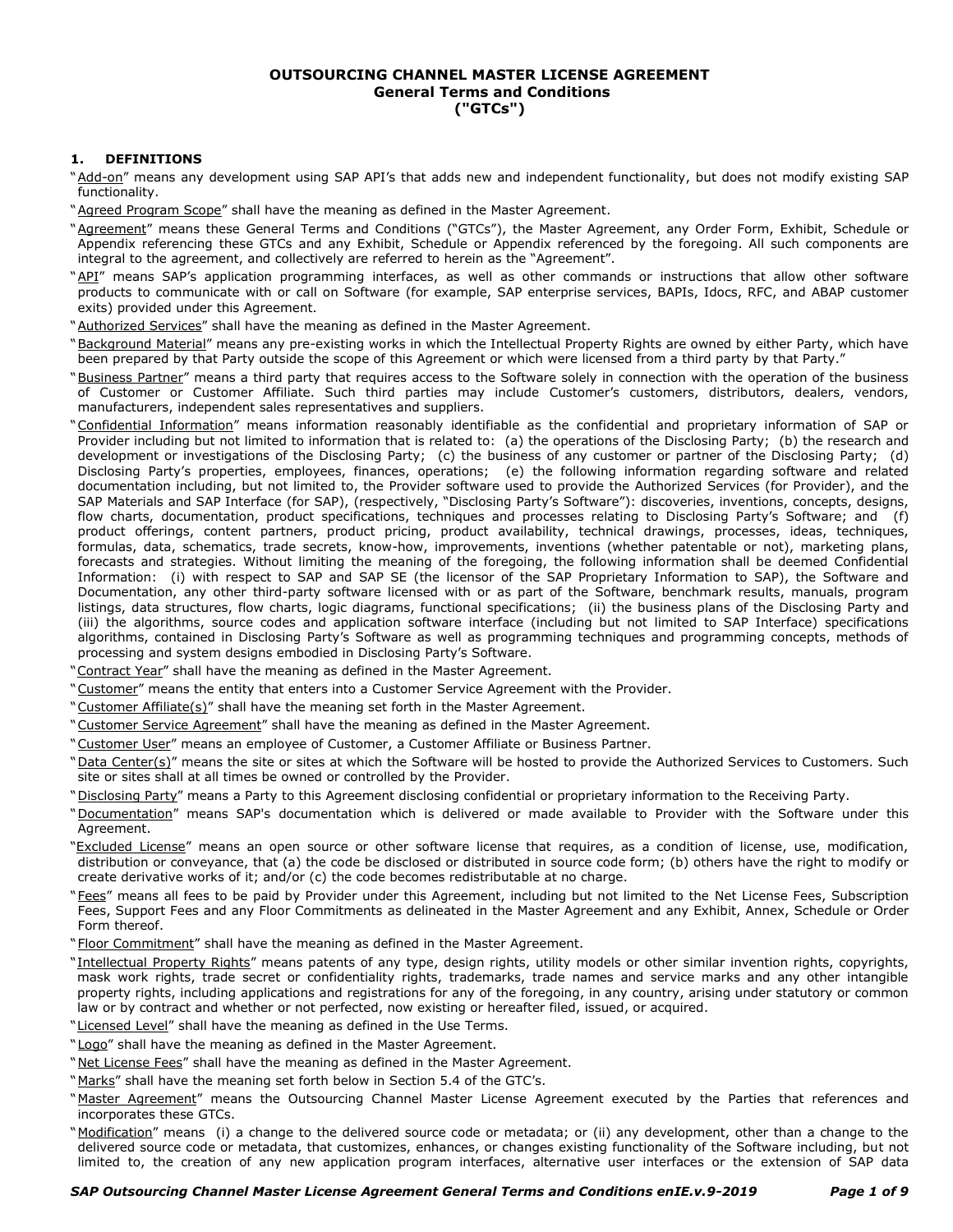structures; or (iii) any other change to the Software (other than an Add-on) utilizing or incorporating any SAP Materials (defined below).

"Order Form" shall have the meaning as defined in the Master Agreement.

"Order Form Term" means the duration, as defined in each Order Form, of the licenses granted under such Order Form.

"Party" or "Parties" shall have the meaning as defined in the Master Agreement.

"Price List" shall have the meaning as defined in the Master Agreement.

"Provider Affiliate" means any legal entity in which the Provider, directly or indirectly, holds more than fifty percent (50%) of the shares or voting rights. Any such legal entity shall be considered an Affiliate for only such time as such interest is maintained.

"Receiving Party" means a Party receiving confidential or proprietary information from the Disclosing Party.

"Redistributable Files" means the function modules and sample code files identified in the Documentation for inclusion and distribution with Provider created Add-ons.

"SAP Affiliate" means any legal entity in which SAP SE, directly or indirectly, holds more than fifty percent (50%) of the shares or voting rights. Any such legal entity shall be considered an Affiliate for only such time as such interest is maintained.

"SAP Interface" means any application interface developed by or with SAP or any SAP Affiliate that resides on or in the Software and which, when activated by the Provider's software or tools, will give access to the Software.

"SAP Materials" means any software, programs, tools, systems, data, or other materials made available by SAP to Provider in the course of the performance under this Agreement including, but not limited to, the Software and Documentation.

"SAP Support" shall have the meaning as defined in the Master Agreement.

"SAP Support Fees" shall mean those fees that are due and payable in accordance with the Order Forms executed under the Master Agreement for the support services rendered by SAP pursuant to the SAP Support valid for this Agreement.

"SAP Trademarks" shall have the meaning set forth below in Section 5.1 of the GTC's.

"Screen Access" means Use of the Software solely through remote access and solely for the purpose of entering and accessing data and requesting Provider to process such data. For the sake of clarity, Screen Access shall not include the Software being installed on the hardware of the Customer.

"Software" shall have the meaning as defined in the Master Agreement.

"Subscription Fees" means the annual license fees for the Software licensed under an Order Form, which incorporate both the Net License Fee and the Support Fee.

"Term" shall have the meaning as defined in the Master Agreement.

"Third Party Software" shall have the meaning as defined in the Master Agreement.

"Use" or "Using" shall have the meaning as defined in the Master Agreement.

"Use Terms" shall have the meaning as defined in Section 2.1 in the Master Agreement.

"Wind Down" shall have the meaning as defined in the Master Agreement.

Other defined terms not included above shall have the meanings set forth herein.

# **2. SCOPE OF RELATIONSHIP**

- 2.1 No exclusivity. SAP and Provider agree to collaborate on a non-exclusive basis as detailed in this Agreement, to enable the provision of Authorized Services by Provider. Each Party is free to conduct business with other partners at its sole discretion.
- 2.2 Provider offers its services in its own name, at its own risk, and for its own account, to Customer. Provider conducts its own business with Customer and is not acting as an agent of SAP or in any other way representing SAP. Provider shall, in correspondence and otherwise in connection with the provision of services always clearly indicate that SAP is the copyright owner, author, and developer of the Software.
- 2.3 Provider shall advise Customer that SAP Support for the Software licensed under the Master Agreement can only be delivered by SAP to the Provider and that SAP will not provide direct support to the Customer for the Software utilized by the Provider to deliver any Authorized Services, even if the Customer is an existing SAP customer with a current SAP maintenance and support agreement for SAP software. If the Customer is an existing SAP customer, then Provider shall advise Customer that the Software utilized by the Provider to deliver any Authorized Services will not be covered by the Customer's current SAP maintenance and support agreement for SAP software.

#### **3. LICENSE GRANT**

### **3.1 Grant of License**

- 3.1.1Subject to the terms and conditions of this Agreement and the specific limitations set forth in the Master Agreement and the Order Forms, SAP hereby grants Provider the non-exclusive right and license within the Agreed Program Scope to Use Software in the Data Center(s) solely as required for the provision of Authorized Services to its Customers for the duration of the applicable Order Form Term.
- 3.1.2Sub-Licenses. Provider shall be entitled to grant non-perpetual, non-exclusive and non-transferable sub-licenses to Customer for the applicable Order Form Term, limited to providing Customer Users Screen Access to the Software (the "Sub-Licenses").
- 3.1.3No Provider internal use. Under the terms of this Agreement, Provider shall not be allowed to Use Software for its own internal operational needs or to provide Authorized Services to Provider, Provider Affiliates, any entity controlling Provider, or any entities controlled by a common entity as Provider.
- 3.1.4SAP owns all rights and title, including all Intellectual Property Rights, in and to SAP software as made available by SAP to Provider. Provider is only granted a limited license to the Software as expressly stated in this Agreement.
- 3.1.5 The terms and conditions of this Agreement relative to "Software" apply to Third Party Software except (i) Provider shall not make Modifications and/or Add-ons to Third Party Software or otherwise modify Third Party Software unless expressly authorized by SAP; and (ii) subject to the document order of precedence, as otherwise stated in the Use Terms.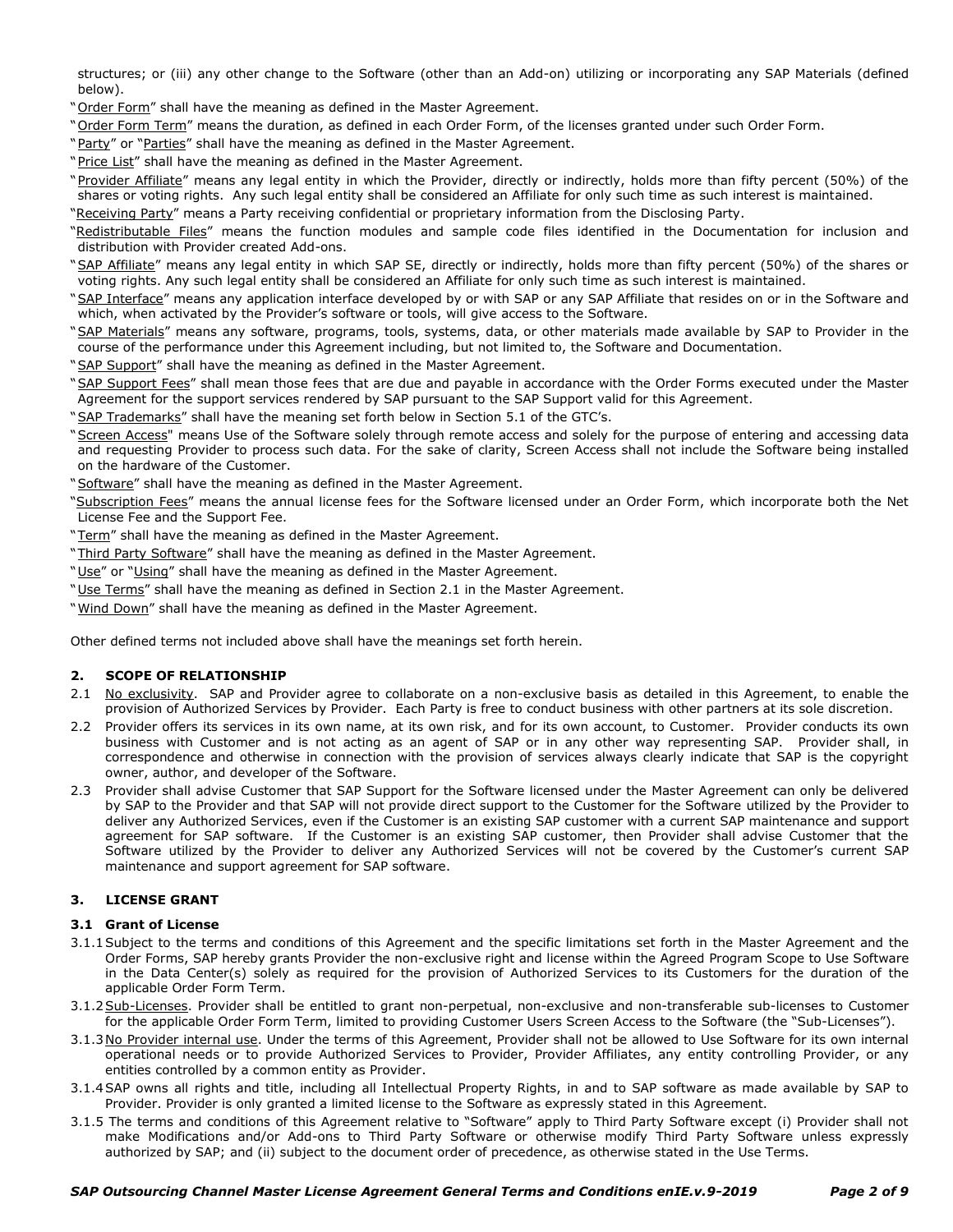3.1.6Provider has to license any Software which is required to provide Authorized Services to Customers, including, but not limited to any prerequisite defined in (i) the Use Terms, or (ii) the Price List. Authorized Services may be provided in conjunction with the SAP Software licensed to Customers by SAP or its affiliates or resellers pursuant to a Customer's license agreement for the Use of SAP Software. Any use by Provider, of such SAP Software licensed to Customer shall be in accordance with the Customers license obligations under the SAP license agreement for the use of such SAP Software and be subject to the respective Named User type and in accordance with the identified Licensed Level under that license agreement. Customer and Provider must comply with the provisions of the Use Terms at all times.

### **3.2 Third Party Access to the Software**

- 3.2.1An authorized third party acting on behalf of the Provider may access the Software so long as: (i) such third party is accessing the Software solely on behalf of Provider to support Provider in its exercise of the rights set forth in Section 3.1 in conformance with the Agreement; (ii) such third party is subject to confidentiality obligations that are at least as restrictive as those set forth in Section 9; and (iii) Provider is responsible for any breach of this Agreement caused by such third party.
- 3.2.2The Sub-Licenses may include the right to allow an authorized third party acting on behalf of the Customer to have Screen Access to the Software so long as: (i) such third party is utilizing the Screen Access solely for the consumption of Authorized Services on behalf of Customer to run Customer's internal business processes; (ii) such third party is subject to confidentiality obligations that are at least as restrictive as those set forth in Section 9; and (iii) Customer is responsible for any breach of the Customer Services Agreement caused by such third party.

#### **3.3 Reporting Obligations and Audit Rights**

- 3.3.1Provider shall provide all information requested by SAP necessary to fulfill any obligations for payment of royalties to SAP's business partners arising as a result of licenses under this Agreement for Third Party Software or other software components.
- 3.3.2Upon SAP's reasonable request, Provider shall deliver to SAP a report, as defined by SAP, evidencing Provider's Use of the Software licensed under this Agreement, which shall be in addition to any other reporting obligations of Provider as set out in this Agreement.
- 3.3.3Subject to limitations under contract and law and without gathering or transmitting to SAP any content or other confidential information of Provider or Customer, SAP may implement the Software so that each system generates and transmits to SAP information related to Use of the Software by Provider and/or the Customers. Provider will support SAP in accordance with SAP's reasonable instructions, including but not limited to preparing a measurement log within four (4) weeks of SAP's request, such requests not to be made more often than on a quarterly basis. The measurement shall be carried out using only the unaltered SAP tools provided by SAP and the result of the measurement is to be transmitted to SAP promptly in unaltered form.
- 3.3.4SAP shall be permitted upon fifteen (15) days prior notice to audit (at least once annually and in accordance with SAP standard procedures, which may include on-site and/or remote audit) the usage of the Software. Provider shall cooperate reasonably in the conduct of such audits.
- 3.3.5In the event a report or an audit reveals that (i) Provider underpaid license fees and/or SAP Support fees to SAP and/or (ii) the Use of the Software by Provider or Customer is in excess of the Licensed Level of the Order Forms executed under the Master Agreement, Provider shall pay such underpaid fees and/or for such excess usage based on SAP List of Prices and Conditions for Software and Support governing use in effect at the time of the audit, and shall execute an additional Order Form in accordance with the terms of this Agreement to effect the required licensing of any additional quantities or levels, but SAP's right to receive payment of those fees shall not be dependent upon signature of such Order Form. Reasonable costs of SAP's audit shall be paid by Provider if the audit results indicate usage in excess of the licensed quantities or levels. SAP reserves all rights at law and equity with respect to both Provider's underpayment of license fees or SAP Support fees and usage in excess of the license quantities or levels or in breach of the license granted herein.
- 3.3.6Use of the Software licensed hereunder may require third party software or hardware (including but limited to databases, operating systems and servers). Unless specifically licensed in the Master Agreement, this Agreement does not contain a license to use such additional materials.

## **4. CUSTOMER SERVICE AGREEMENT**

- 4.1 To give effect to the obligations, limitations and liabilities contained in this Agreement, Provider agrees that prior to granting Customer access to the Authorized Services, Provider will enter into a Customer Service Agreement with Customer that includes (i) a grant of license to the Customer and its Customer Users which corresponds with and does not exceed Provider's rights as set out in Section 3 and (ii) Provider shall, on request from SAP, use best efforts to enforce any provision in its Customer Service Agreements directly against the Customer and shall co-operate with SAP and keep SAP fully informed in the enforcement of any such terms in its Customer Service Agreements. Nothing in this Agreement shall prevent SAP from pursuing an action against the Provider for an infringement of SAP's intellectual property rights by the Customer.
- 4.2 If requested by SAP, Provider will represent and warrant to SAP that Provider has entered into such a Customer Service Agreement with Customer, provided always that no contractual relationship will exist between SAP and any Customer except as set forth in Section 4.1 above or under any supplementary contract which SAP expressly agrees to enter into directly with a Customer in connection with the Authorized Services.

#### **5. TRADEMARK LICENSE**

5.1 To the extent usage is specifically allowed in the Master Agreement, SAP grants to Provider for the Term of the Agreement a revocable, nonexclusive, nontransferable license to use the Logo as set forth in the SAP Partner Logo Usage Guidelines in any countries allowed under the Agreed Program Scope and in accordance with the terms of this Section 5. This license to use the Logo includes the right to use the SAP corporate logo as part of the Logo (together "SAP Trademarks"). Provider is not permitted to grant sublicenses to SAP Trademarks.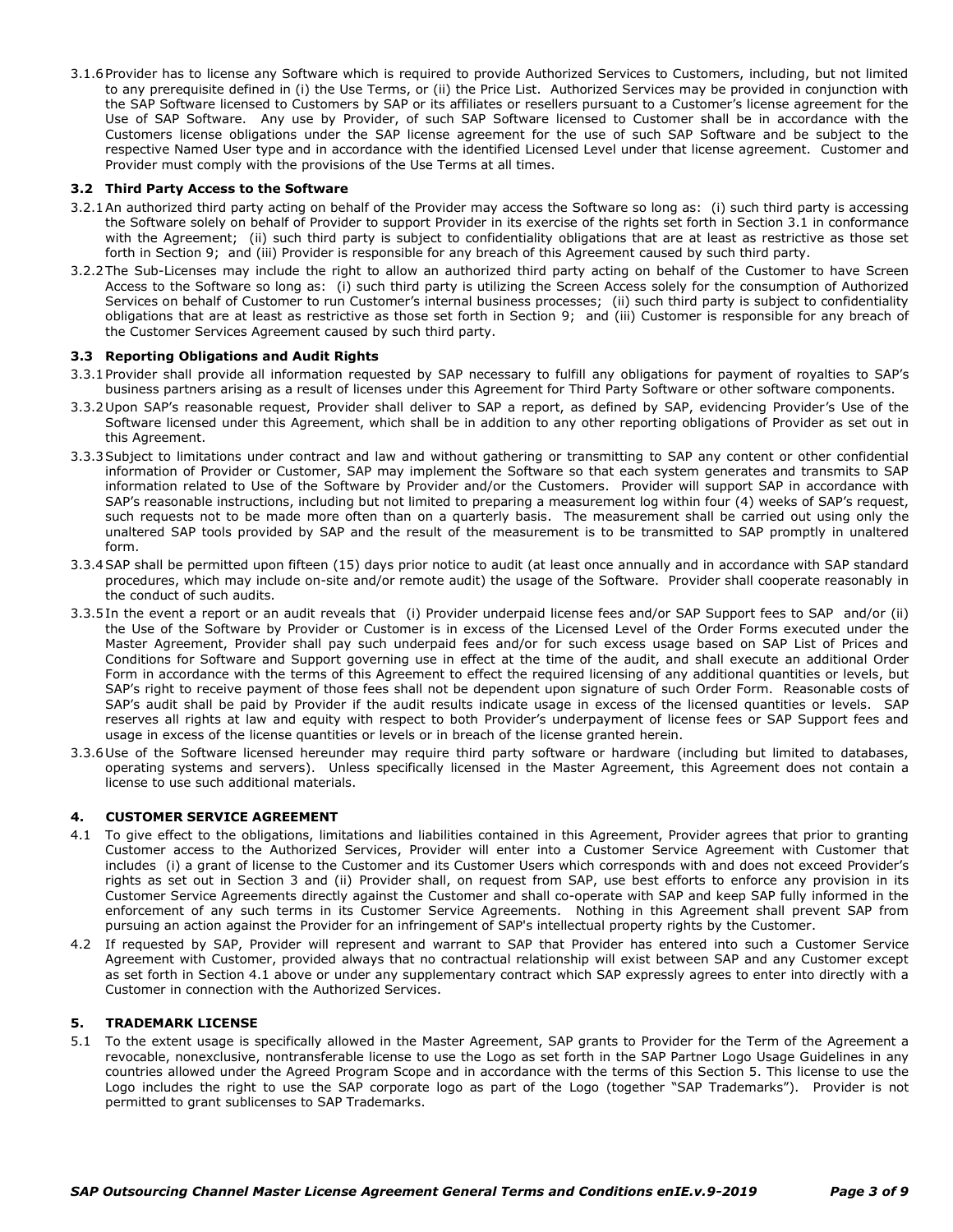- 5.2 SAP will provide the most recent version of the SAP Partner Logo Usage Guidelines to Provider upon Provider's written request. SAP may, at its sole option, change the SAP Partner Logo Usage Guidelines but will provide the new version to Provider. Provider will conform its usage of the Logo to the new SAP Partner Logo Usage Guidelines immediately upon receipt. If Provider does not agree to the proposed changes, SAP shall be entitled to terminate Provider's right to use the Logo with immediate effect.
- 5.3 Provider shall not contest the validity of SAP Trademarks or support the contesting of its validity and shall not derive any right against SAP through its permitted use of SAP Trademarks. In its use of SAP Trademarks, Provider shall indicate that the SAP Trademark is registered by and for SAP. In this context Provider acknowledges that SAP is the sole owner of rights in the SAP Trademarks Provider is permitted to use. Provider undertakes to make all those declarations and provide all those documents for the benefit of SAP as SAP may require in the prosecution of its rights in the SAP Trademarks. All advertising and sales material used by Provider for the Software must bear the notices prescribed by SAP concerning trademarks and other identifying marks. Provider must refrain from registering SAP's name (or any domain name incorporating name or trademarks) or SAP's logo (or any names, logos, domain names or trademarks which are confusingly similar to any of them) for itself or permitting third parties to using or otherwise exploiting SAP's name, logo or trademark (or any name, logo, trademark or domain name which are confusingly similar to any of them). Provider must, at SAP's choice, either transfer any rights regarding such logos, trademarks and domain names to SAP as soon as they arise or permit SAP to exploit them in any countries globally. Provider must afford SAP such assistance as may be necessary for SAP to obtain at SAP's expense the appropriate registrations for protection in any such country. Any provision adding to or differing from the above must be agreed in writing.
- 5.4 Provider shall provide samples of its advertising copy and sales literature for the Authorized Services, in their original language and in English, as applicable, to SAP on its request. SAP reserves the right to review and approve all uses of SAP's Trademarks, service marks, or trade names in Provider's advertising and promotion of the Software and Authorized Services, prior to use. Such approval will not limit Provider's obligation to comply with all applicable laws and will not be deemed an endorsement or approval of any advertising content.
- 5.5 SAP shall have permission to list Provider with name and logo on its website and marketing material as an SAP partner in the business field as it relates to the Authorized Services without the requirement to seek Provider's written permission for each such listing, unless such permission is rescinded by Provider in writing.
- 5.6 Except as stated above, no Party has the right to use or display the other Party's names, trademarks, trade names, logos, or service marks ("Marks") without prior written approval. Notwithstanding the foregoing, nothing contained in this Agreement shall affect either Party's rights to use any trademarks, service marks or proprietary words or symbols of the other Party to properly identify the goods or services of such other Party to the extent permitted by applicable law or by written agreement between the Parties.
- 5.7 Each Party agrees to promptly notify the other Party of any unauthorized use of the other Party's Marks or proprietary words or symbols of which it has actual knowledge. Each Party shall have the sole right and discretion to enforce any rights and claims regarding its Marks or unfair competition related thereto. Each Party agrees to provide the other Party with its reasonable cooperation and assistance at the requesting Party's expense with respect to any such infringement proceedings.
- 5.8 If at any time SAP determines that the laws or policies of any country are or become materially insufficient to protect its intellectual or proprietary rights in the Software, SAP may restrict or terminate Provider's rights to use the SAP Trademarks in or to that country, on written notice to Provider. Provider shall take all actions reasonably necessary to comply with and enforce any such restriction or termination.

## **6. REMUNERATION, PAYMENT TERMS, TAXES AND DELIVERY**

- 6.1 Fees. Provider shall pay to SAP the Fees on such terms and in the amount as set forth in the Master Agreement or any Order Forms, Schedules or Exhibits thereof. Additionally, Provider commits to pay the Floor Commitments set forth in the Master Agreement, if any, such amounts to be invoiced pursuant to the terms of the Master Agreement. Provider can offset claims only if they are uncontested or awarded by final and binding court or arbitration panel order. Any Fees not paid when due shall accrue interest at the rate of 18% per annum, but not to exceed the maximum amount as allowed by the applicable law. Provider shall not be entitled to any refund of the Fees paid for under this Agreement.
- 6.2 Taxes. All taxes, including, without limitation, VAT, GST, sales, use, property, excise, service, or similar taxes or customs duties, except income or corporation taxes of SAP, will be borne by Provider. If any such tax or duty has to be withheld or deducted from any payment under this Agreement, Provider will increase payment under this Agreement by such amount as shall ensure that after such withholding or deduction SAP shall have received an amount equal to the payment otherwise required. Income or corporation taxes of SAP will be borne by SAP. If Provider is required to withhold income or corporation tax or a similar tax from any payment to SAP under this Agreement Provider shall be entitled to withhold or deduct such tax from the gross amount to be paid. However, Provider shall use all endeavors to reduce any such withholding tax payable to the lowest possible rate subject to compliance with all applicable laws and double taxation treaties. Provider will in the case of any withholding of tax provide SAP a receipt from the relevant authority to which such withholding tax has been paid.
- 6.3 Delivery of the Software and SAP Support. SAP will deliver the Software and SAP Support by making it available for electronic download through the SAP ServiceMarketplace (http://service.sap.com/swdc) to Provider. Risk of loss passes at the time of such electronic delivery. Provider agrees not to request any physical delivery of Software or SAP Support and should it occur any such delivery will be rejected by Provider. Provider agrees and understands that the calculation of Taxes may be affected by the delivery method and delivery location of the Software and corresponding SAP Support.

#### **7. TERM AND TERMINATION**

7.1 Term. This Agreement is entered for the Term, unless earlier terminated as set forth herein or in accordance with any right to terminate specified in the Master Agreement. The Term may be extended as mutually agreed by the Parties in writing or as specifically set forth in the Master Agreement. For the avoidance of any doubt, termination of the Agreement shall strictly apply to all licenses under the Agreement, Order Forms, Exhibits, its appendices, schedules, addenda and order documents and any partial termination of the Agreement by Provider shall not be permitted in respect of any part of the Agreement, its appendices, Exhibits, Annexes, schedules, addenda, or order documents.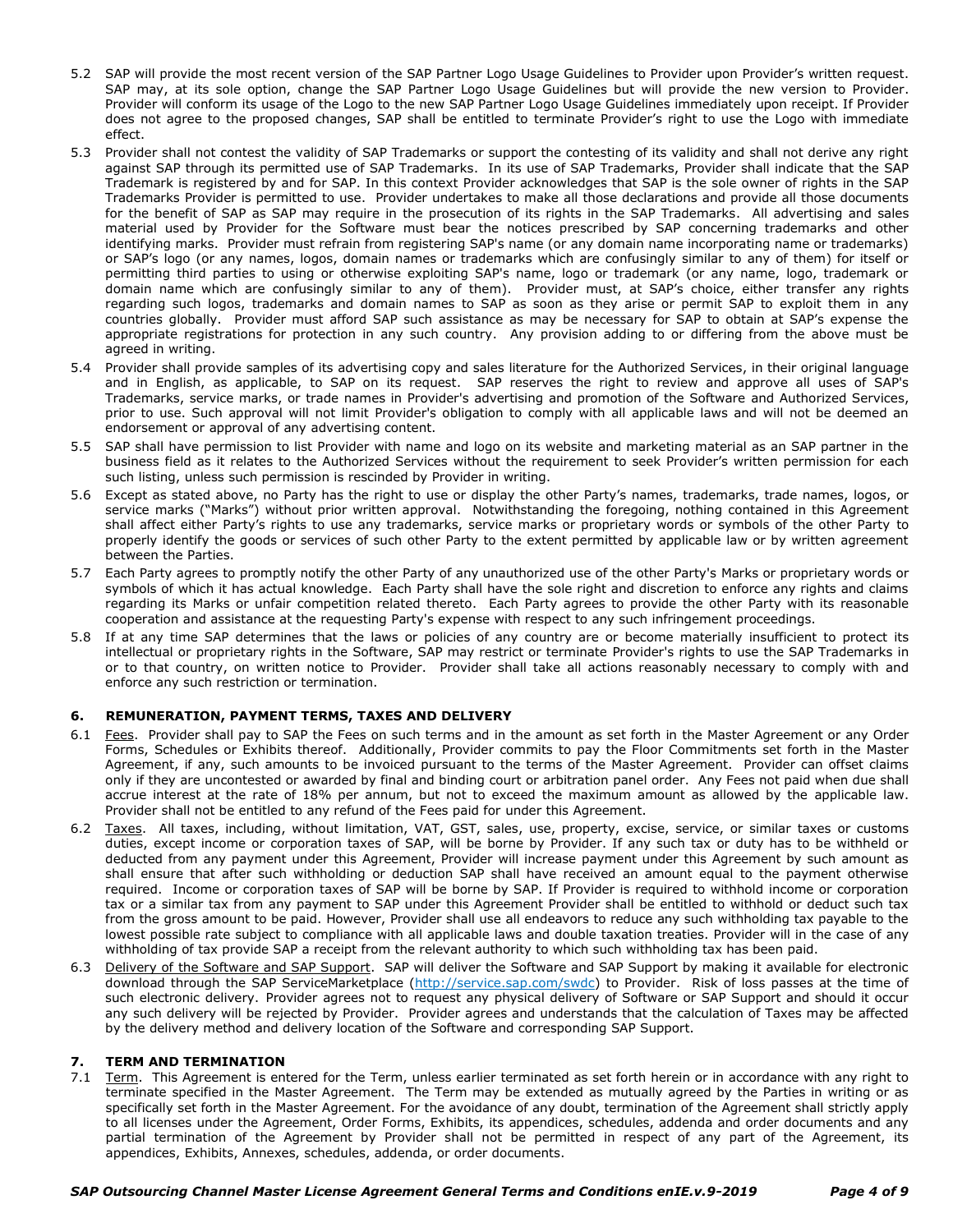- 7.2 Termination by SAP. This Agreement and the licenses granted under this Agreement may be terminated by SAP in accordance with the following: (a) except for Provider's breach of its obligations under Sections 8, 9 or 12.1, thirty (30) days after SAP gives Provider notice of Provider's breach of any provision of the Agreement including more than thirty (30) days delinquency in Provider's payment of any money due hereunder, unless Provider has cured such breach during such thirty (30) day period; (b) immediately if (1) Provider commences negotiations with one or more of its creditors with a view to rescheduling major parts of its indebtedness or (2) Provider files a petition for winding up or for bankruptcy, has a petition for bankruptcy filed on its behalf which is not dismissed within sixty days of filing, becomes insolvent, or makes an assignment for the benefit of creditors or an event occurs, or proceeding is taken, with respect to the Provider in any jurisdiction to which it is subject that has an equivalent effect to any of the foregoing; and/or (3) Provider breaches any of its obligations under Sections 8, 9 and/or 14.1 [Intellectual Property Ownership, Confidentiality, Assignment].
- 7.3 Termination by Provider. This Agreement may be terminated by Provider in accordance with the following: (a) except for SAP's breach of its obligations under Sections 8 or 9, thirty (30) days after Provider gives SAP notice of SAP's breach of any provision of the Agreement, unless SAP has cured such breach during such thirty (30) day period; (b) immediately if (1) SAP commences negotiations with one or more of its creditors with a view to rescheduling major parts of its indebtedness or (2) SAP files for bankruptcy, has a petition for bankruptcy filed on its behalf which is not dismissed within sixty days of filing, becomes insolvent, or makes an assignment for the benefit of creditors; and/or (3) SAP breaches its obligations under Sections 8 and/or 9 [Intellectual Property Ownership, Confidentiality].
- 7.4 Termination for change of control. This Agreement may be terminated immediately by SAP upon written notice to Provider if Provider comes under direct or indirect control of any entity competing with SAP. If before such change Provider has informed SAP of such potential change of control without undue delay, the Parties agree to discuss solutions on how to mitigate such termination impact on Customer, such as stepping into the Customer contract by SAP or by any other Affiliate of Provider or any other form of transition to a third party provider.
- 7.5 Duties upon termination and surviving terms. Upon any termination hereunder and subject to any Wind Down set forth in the Section "Term and Termination" of the Master Agreement, Provider and its Affiliates shall (i) immediately cease acquiring new Customers and marketing the Software as part of the Authorized Services under this Agreement; (ii) immediately cease Use of all SAP Materials and Confidential Information; (iii) ensure that each Customer ceases Use of all SAP Materials and SAP Confidential Information; and (iv) within thirty (30) days after any termination, irretrievably destroy or upon SAP's request deliver to SAP all copies of all SAP Materials and Confidential Information in every form, except to the extent it is legally required to keep such materials for a longer period in which case such return or destruction shall occur at the end of such period. Provider agrees to certify in writing to SAP that it and each of its Affiliates has performed the foregoing. Notwithstanding the foregoing, Sections 1, 6, 7, 8.1, 8.3-8.8, 9, 10.2, 11, 12, 14.5, 14.6, 14.7 and 14.9 shall survive any termination.
- 7.6 Effect of Termination. In the event of any termination hereunder (i) Provider shall not be entitled to any refund of any payments made by Provider; (ii) any outstanding Fees (including any portion of the Floor Commitments) already invoiced or due prior to the termination of the Agreement remain or become immediately due and payable; (iii) except in case of a termination in accordance with Section 7.3 by Provider, any Fees which are unpaid by the Provider (based on the Fees payable for the Term as set forth in the Master Agreement) will become immediately due and payable, including any unfulfilled Floor Commitments for any Contract Year completed or commenced prior to the effective date of the termination.

## **8. INTELLECTUAL PROPERTY OWNERSHIP**

- 8.1 Software Ownership and Limited Rights. The Software, SAP Materials, and all Intellectual Property Rights embodied in the foregoing, shall be the sole and exclusive property of SAP, SAP SE or its SAP Affiliates, or its or their licensors, subject to any rights expressly granted to Provider in Section 8 hereof. Except for Modifications and Add-ons authorized under this Agreement, Provider is not permitted to create derivative works of the Software or SAP Materials. Any such unauthorized works developed by Provider, and any Intellectual Property Rights embodied therein, shall be the sole and exclusive property of SAP, SAP SE or any of its SAP Affiliates, as applicable, and Provider hereby assigns all rights in them (including moral rights) to such SAP entity. To the extent Intellectual Property Rights are not eligible to be transferred by operation of the law, SAP, SAP SE or any of its SAP Affiliates shall be granted exclusive rights to use to the widest extent lawfully possible. All rights in and to the Software and SAP Materials not expressly granted in this Agreement are reserved by SAP. Provider shall use commercially reasonable efforts to ensure that no Customer is violating the terms of its Customer Service Agreement, including without limitation ensuring that the use of the Software by its Customers has not exceeded the agreed Licensed Level. In the event Provider becomes aware that any Customer is violating its Customer Service Agreement in relation to the Software or any SAP Materials, Provider shall promptly notify SAP of such. Provider shall reasonably cooperate with SAP to enforce the terms of any such Customer Services Agreement with a Customer.
- 8.2 Modifications and Add-ons. Subject to the licensing of the required development rights under separate agreement, Provider shall be entitled to develop Modifications and Add-ons for the Software and shall be permitted to Use Modifications and Add-Ons with the Software in accordance with the license grant to the Software set forth in Section 3.1 herein. Provider shall promptly notify SAP if and when Provider is planning to develop Modifications or Add-ons to the Software. The notification provided by Provider shall include a high level description of the intended functionality and of the timeframe planned for such development. In addition, any Modifications or Add-ons must not i) unreasonably impair, degrade or reduce the performance or security of the Software; ii) enable the bypassing or circumventing of SAP license restrictions and/or provide users with access to the Software to which such users are not directly licensed; and/or iii) permit mass data or metadata extraction from an SAP software to a non-SAP software for the purpose of replacing the Software as the data's system of record. With regards to the aforementioned item iii), Provider shall refer any Customer requiring such information to SAP.
- 8.3 Modifications. The ownership of Modifications, and any Intellectual Property Rights embodied therein, shall vest in SAP, SAP SE or the applicable SAP Affiliate. Provider irrevocably assigns to SAP all Provider's rights, title and interest ("Assigned Intellectual Property Rights") in and to the Modifications, including the right to register or file proprietary rights based on the Modifications. Provider further agrees to provide to SAP promptly upon the SAP's request all pertinent facts and documents relating to such Modifications, and to perform promptly such lawful acts and to sign promptly such further applications, assignments, statements, and other lawful documents as SAP may reasonably request to effectuate fully this assignment. Provider hereby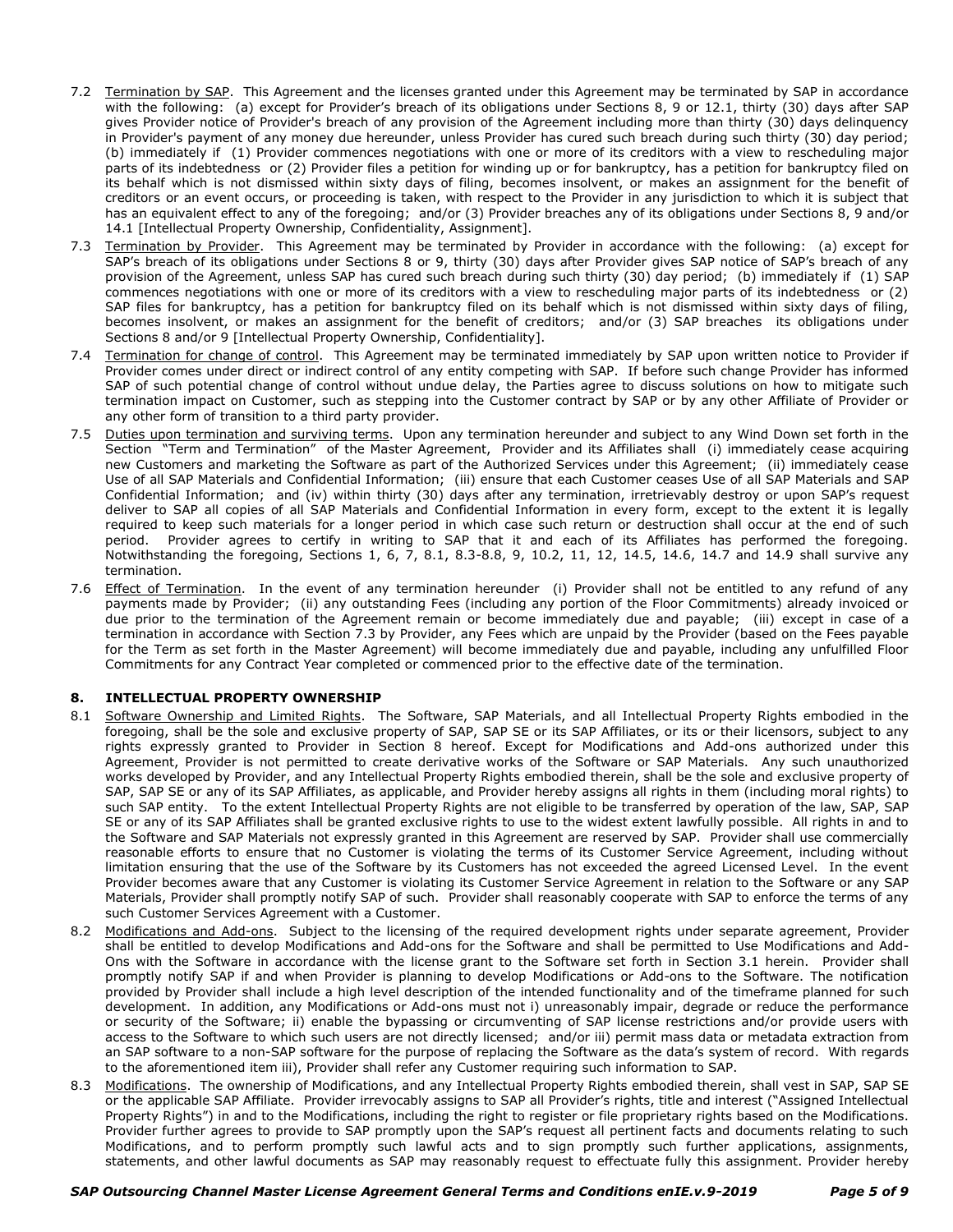grants SAP a worldwide, non-exclusive, fully paid up, royalty free, perpetual and irrevocable license to any Provider contributed Intellectual Property Rights in any Provider Background Materials contained in the Modifications to make, have made, use, reproduce, display, distribute, create derivative works of, lease, sell, offer for sale, import, export or otherwise transfer through standard tiers of distribution such Provider Background Materials (a "Full License"), provided that such Provider Background Materials are used only in connection with the Modification or derivative works thereof. Subject to the extent of Provider's rights therein, Provider further grants SAP a Full License to any third-party materials incorporated in the Modification. To the extent Provider does not have sufficient rights to grant SAP a Full License to such third party materials, Provider covenants to use its best efforts to procure such rights for SAP in and to the third party materials incorporated in such Modifications.

- 8.4 Add-ons. The ownership of the Add-ons developed by Provider shall vest in Provider or the Customer as provided in the Customer Services Agreement subject to SAP's rights in and to the Software. Provider may copy and may include Redistributable Files in Add-ons. Any Provider created Add-ons that contain Redistributable Files must not be made (directly or indirectly) subject to an Excluded License. In the event Provider distributes or makes available Add-ons to third parties, Provider will indemnify SAP, SAP SE and their affiliated companies against any and all claims brought against them (individually or jointly) arising from Licensee's development and distribution of such Provider Add-on. In exchange for the right to develop Add-ons under this Agreement, Provider covenants not to assert any Intellectual Property Rights in Add-ons created by Provider against any SAP product, service, or future SAP development.
- 8.5 Reverse Engineering, Source Code. Provider shall not disassemble, reverse engineer or decompile, nor otherwise create or attempt to create the source code from the object code of the Software or SAP Materials in any manner, unless such action is indispensable in order to obtain information necessary to achieve interoperability of the Software with an independently created computer program and Provider has not been provided such information, despite a written request, within a reasonable period of time. Information obtained through such action may not be used for purposes other than to achieve interoperability, and may not be given to third parties, unless this is necessary to establish interoperability, in particular is not to be used for the development, creation or marketing of programs similar to the Software. If Provider wishes to exercise any right to reverse engineer to ensure interoperability in accordance with applicable law, Provider shall first provide written notice to SAP and permit SAP, at its option, to make an offer to provide information and assistance reasonably required to ensure interoperability of the Software with other products for a fee to be mutually agreed upon (if any).
- 8.6 Except to the extent explicitly specified in this Section 8 or a written separate agreement between the Parties, nothing in this Agreement shall be construed, whether by implication, estoppel or otherwise, to transfer ownership rights in, or grant license rights to Background Materials to the other Party.
- 8.7 Feedback. During the course of this Agreement, Provider agrees to provide and SAP will solicit Provider's input regarding Software, products, services, business or technology plans, including, without limitation, comments or suggestions regarding the possible creation, modification, correction, improvement or enhancement of software, products and/or services, or input as to whether Provider believes SAP's development direction is consistent with their own business and IT needs, the technology marketplace in general, and the like (collectively "Feedback"). Provider acknowledges and agrees that any information disclosed by SAP during discussions related to Feedback shall be considered SAP Confidential Information and shall be protected from disclosure in accordance with the terms of this Agreement. In order for SAP to utilize such Feedback, Provider grants to SAP a non-exclusive, perpetual, irrevocable, worldwide, royalty-free license, with the right to sublicense to SAP's licensees and customers, under all relevant Provider intellectual property rights, to use, publish, and disclose such Feedback in any manner SAP chooses and to display, perform, copy, make, have made, use, sell, and otherwise dispose of SAP's and its sub-licensees' products or services embodying Feedback in any manner and via any media SAP chooses, without reference to the source. SAP shall be entitled to use Feedback for any purpose without restriction or remuneration of any kind with respect to Provider and/or its representatives. Provider acknowledges that the information related to Software or SAP, products, services, business or technology plans, disclosed to it under this Agreement, is only intended as possible strategies, developments, and functionalities of the SAP products or services and is not intended to be binding upon SAP to any particular course of business, product strategy, and/or development.
- 8.8 The Parties recognize that either Party has the right to develop independently software that would compete with the other Party's software without use of any Confidential Information disclosed to such other Party hereunder. Further, either Party shall be free to use for any purpose the residuals resulting from access to or work with confidential information disclosed hereunder. The term "residuals" means information in non-tangible form, which may be retained inadvertently in the unaided memory by persons who have had access to the confidential information, including ideas, concepts, know-how or techniques contained herein, so long as such persons have not studied the information for the purpose of replicating the same from memory. Neither Party shall have any obligation to limit or restrict the assignment of such persons or to pay product fees for any work resulting from the use of residuals. However, the foregoing shall not be deemed to grant to either Party a license under the other Party's copyrights or patents.

## **9. CONFIDENTIALITY**

- 9.1 Use of Confidential Information. Confidential Information shall not be reproduced in any form except as required to accomplish the intent of this Agreement. Any reproduction of any Confidential Information of the other Party shall remain the property of the disclosing Party and shall contain any and all confidential or proprietary notices or legends which appear on the original. With respect to the Confidential Information of the other Party, each Party: (a) shall take all Reasonable Steps (defined below) to keep all Confidential Information strictly confidential; and (b) shall not disclose any Confidential Information of the other Party to any person other than its bona fide individuals whose access is necessary to enable Provider and Customers to exercise their rights and meet their obligations hereunder. To the extent that Customers or third parties are provided access to SAP Confidential Information, such access shall be subject to confidentiality terms that are at least as restrictive as those set forth here. As used herein "Reasonable Steps" means those steps the Receiving Party takes to protect its own similar proprietary and confidential information, which shall not be less than a reasonable standard of care. Confidential Information of either Party disclosed prior to execution of this Agreement shall be subject to the protections afforded hereunder and neither Party shall use the other Party's Confidential Information for any purpose other than in connection with the Parties' performance under this Agreement.
- 9.2 Exceptions. The above restrictions on the use or disclosure of the Confidential Information shall not apply to any Confidential Information that: (a) is independently developed by the Receiving Party without reference to the Disclosing Party's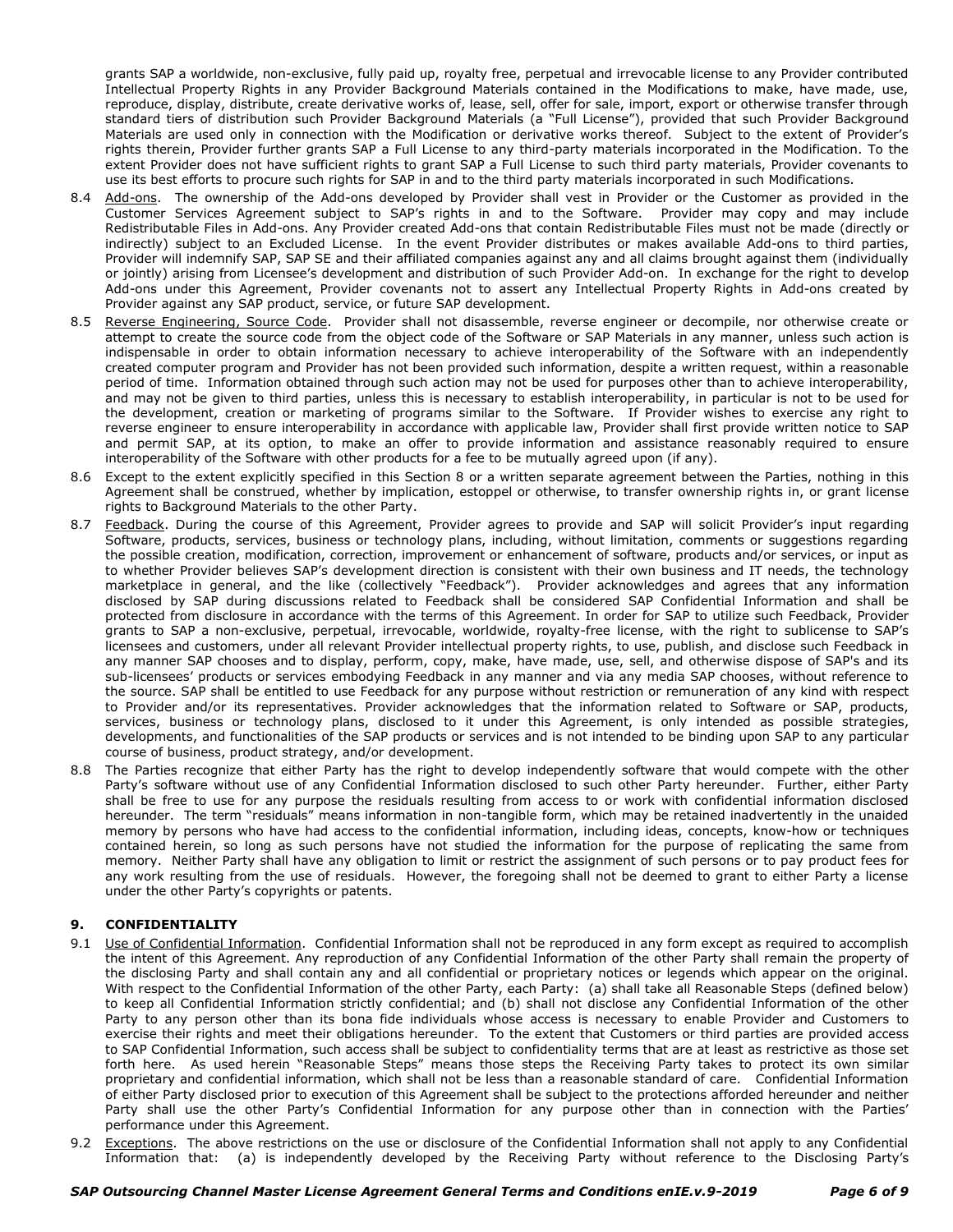Confidential Information, or is lawfully received free of restriction from a third party having the right to furnish such Confidential Information; (b) has become generally available to the public without breach of this Agreement by the Receiving Party; (c) at the time of disclosure, was known to the Receiving Party free of restriction; or (d) the Disclosing Party agrees in writing is free of such restrictions.

- 9.3 Confidential Terms and Conditions. In addition to the foregoing limitations, neither Party shall disclose the terms or conditions of this Agreement without the prior written approval of the other Party (other than to those of the Party's Representatives who must know such information in order for the Party to perform under the Agreement or enforce its rights hereunder). As used herein, "Representatives" shall mean (i) employees of Receiving Party; (ii) attorneys, accountants, or other professional business advisors; and, additionally, (iii) employees of SAP and/or any of the SAP Affiliates, and (iv) employees of any entity who are directly involved in the performance of obligations under this Agreement. The Receiving Party shall be responsible for any breach of the terms of this Agreement caused by its Representatives.
- 9.4 In the event that the Receiving Party or any of its Representatives are requested pursuant to, or required by, applicable law or regulation or by legal process to disclose any Confidential Information or any other information concerning the Disclosing Party, this Agreement, or the Parties' performance hereunder, the Receiving Party shall provide the Disclosing Party with prompt notice of such request or requirement in order to enable the Disclosing Party (i) to seek an appropriate protective order or other remedy; (ii) to consult with the Receiving Party with respect to the Disclosing Party's taking steps to resist or narrow the scope of such request or legal process; or (iii) to waive compliance, in whole or in part, with the terms of this Agreement. In the event that such protective order or other remedy is not obtained in a timely manner, or the Disclosing Party waives compliance, in whole or in part, with the terms of this Agreement, the Receiving Party or its Representative shall use commercially reasonable efforts to disclose only that portion of the Confidential Information which is legally required to be disclosed and to require that all Confidential Information that is so disclosed will be accorded confidential treatment.
- 9.5 Publicity. Neither party shall use the name of the other party in publicity, advertising, or similar activity, without the prior written consent of the other, except that Provider agrees that SAP may use Provider's name in customer listings or, at times mutually agreeable to the parties, as part of SAP's marketing efforts (including without limitation reference calls and stories, press testimonials, site visits, SAPPHIRE participation). SAP will make reasonable efforts to avoid having the reference activities unreasonably interfere with Provider's business.

#### **10. PERFORMANCE WARRANTY**

- 10.1 Warranty. SAP warrants that the Software will substantially conform to the specifications contained in the Documentation for twelve (12) months following delivery of the Software. The warranty shall not apply: (i) if the Software is not used in accordance with the Documentation; or (ii) if the nonconformance is caused by a Modification or Add-on (other than a Modification or Add-on made by SAP and which is provided through SAP Support or under warranty), Provider, Third Party Software or any software not provided by SAP. SAP does not warrant that the Software will operate uninterrupted or that it will be free from minor defects or errors that do not materially affect such performance, or that the applications contained in the Software are designed to meet all of Provider's business requirements. Provided Provider notifies SAP in writing with a specific description of the Software's nonconformance within the warranty period and SAP validates the existence of such nonconformance, SAP will, at its option: (a) repair or replace the nonconforming Software, or (b) refund the license fees paid for the applicable nonconforming Software in exchange for a return of such nonconforming Software. This is Provider's sole and exclusive remedy under this warranty. Provider is not entitled to imply any representation, warranty, undertaking, or guarantee, including, but not limited to, in any other published SAP description or advertisement of the Software, except to the extent that SAP has expressly confirmed such in writing.
- 10.2 Express Disclaimer. SAP AND ITS LICENSORS DISCLAIM ALL OTHER WARRANTIES EXPRESS OR IMPLIED, INCLUDING WITHOUT LIMITATION, ANY IMPLIED WARRANTIES OF MERCHANTABILITY OR FITNESS FOR A PARTICULAR PURPOSE EXCEPT TO THE EXTENT THAT ANY WARRANTIES IMPLIED BY LAW CANNOT BE VALIDLY WAIVED.
- 10.3 Provider shall notify SAP in writing of any nonconformance in sufficient detail for SAP to analyze the claimed nonconformance. Provider shall give commercially reasonable assistance to SAP in analyzing and remediating any nonconformity.

#### **11. THIRD PARTY CLAIMS**

- 11.1 Indemnification by SAP.
	- (a) SAP shall defend Licensee against claims brought against Provider in the Territory where such claim (i) is brought by a third party owner of the intellectual property giving rise to the claim and (ii) alleges that Provider's distribution of the Software in accordance with the terms and conditions of this Agreement constitutes a direct infringement or misappropriation of a patent claim(s), copyright, SAP trademark or trade secret rights. SAP will pay damages finally awarded against Provider (or the amount of any settlement SAP enters into) with respect to such claims provided that:
		- 1. Provider notifies SAP in writing of any such alleged claim without undue delay, and
		- 2. Provider authorizes SAP to have sole control over the defense or settlement any such claim,
		- 3. Provider cooperates fully in the defense of such claim and provides SAP with all relevant information and reasonable support, and
		- 4. Provider shall not undertake any action in response to any infringement, or alleged infringement, of the Software that is prejudicial to SAP's rights.

SAP expressly reserves the right to cease such defense of any claim(s) in the event the Software is no longer alleged to infringe or misappropriate, or is held not to infringe or misappropriate, the third party's rights.

(b) SAP shall have no obligation under this Section 11.1 if the claim results from (i) Software or Documentation that has been altered by anyone other than SAP or (ii) failure to use a New Release promptly made available by SAP if such infringement or misappropriation could have been avoided by use of the New Release, or (iii) unlicensed activities. Further, SAP shall have no obligation under this Section 11.1 for a claim which could have been avoided (i) if the Provider had not used the Software or SAP Materials in combination or conjunction with any software, data or systems not provided by SAP; or (ii) if the Provider (or its Customer or End User) had not acted outside the scope of the licensed rights under this Agreement.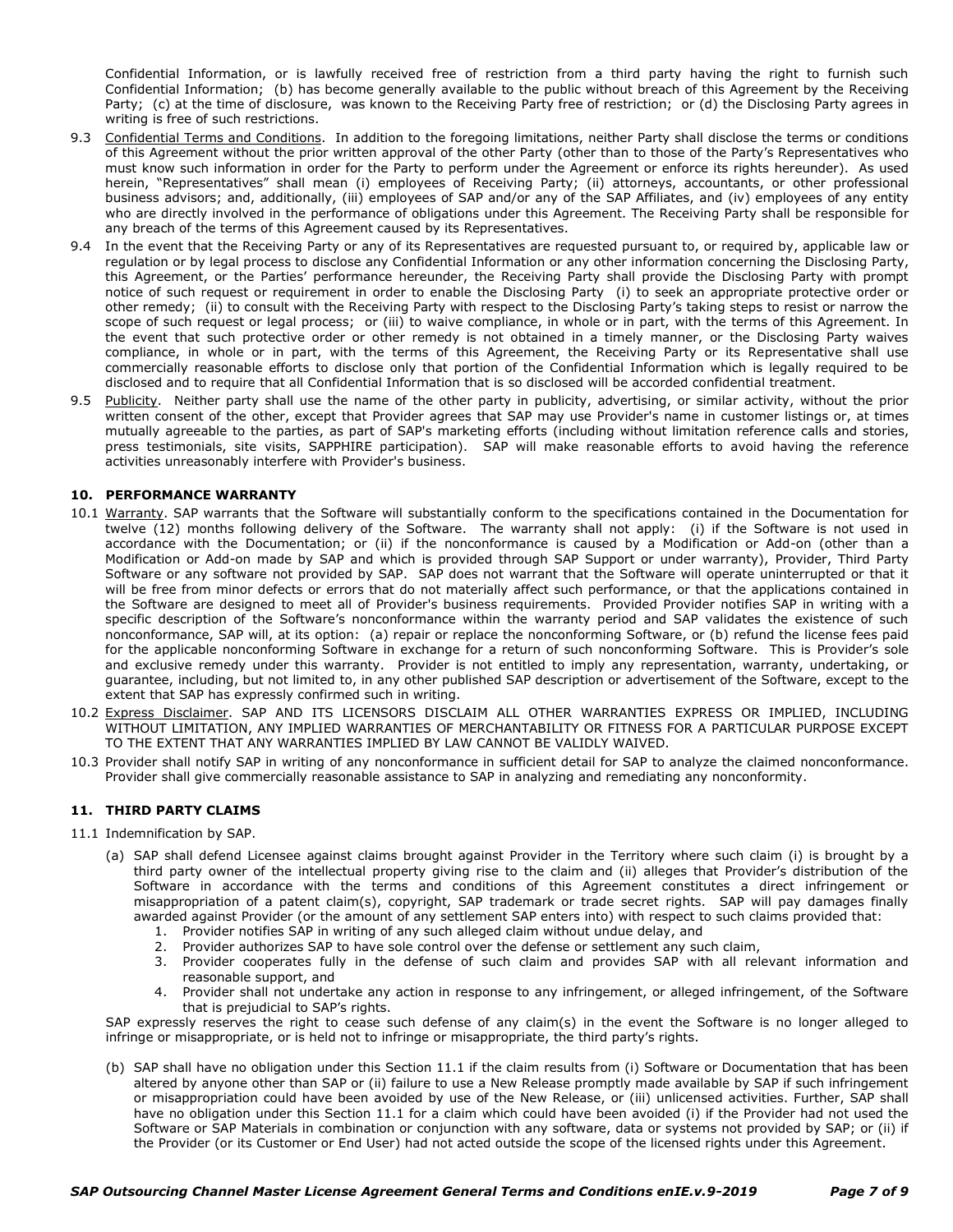- (c) If an infringement or misappropriation of the intellectual property rights of a third party by the Software in accordance with Section 11.1(a) above is alleged or, in the reasonable opinion of SAP, an infringement or misappropriation of the intellectual property rights of a third party is likely to occur or be alleged, SAP may, at its discretion:
	- (i) procure for Provider the continued right to use the Software at no additional charges to Provider, or
	- (ii) modify the Software or substitute alternative substantially equivalent non-infringing programs and supporting Documentation for the Software, or
	- (iii)if none of the foregoing alternatives can be achieved at a reasonable cost, SAP may terminate the Agreement and refund the prices paid by Provider less an appropriate amount covering the period of actual use of the Software by the Provider.
- (d) THE PROVISIONS OF SECTION 11.1 STATE THE SOLE, EXCLUSIVE AND ENTIRE LIABILITY AND OBLIGATION OF SAP TO PROVIDER, AND PROVIDER'S SOLE REMEDY WITH RESPECT TO ANY CLAIMS OF INFRINGEMENT OF THIRD PARTY INTELLECTUAL PROPERTY RIGHTS THAT MAY ARISE RELATED IN ANY WAY TO THE SOFTWARE, SAP MATERIALS, BUNDLED PRODUCTS, CLOUD SERVICES OR DOCUMENTATION. The liability limitations contained in Section 12 below shall apply to all claims made under Section 11.1.
- 11.2 Indemnification by Provider. If an action is brought against SAP by a third party arising from (a) any taxes and related costs, interest and penalties paid or payable by SAP, (b) Provider's representations not authorized by SAP, (c) Provider's breach of this Agreement, including but not limited to: (i) any breach or violation of applicable export laws or regulations; or (ii) action in excess of Provider's authority hereunder and arising out of any claims by any Customers or End Users; or (d) Provider's failure to comply with the terms of the Customer Service Agreement, (e) any agreement between Provider and its distributors, resellers or Customers, (f) a claim that any Provider Confidential Information infringes, misappropriates or violates any patent, copyright or trademark of any third party or Provider's combining (or its authorizing others to combine) the Software with any products not provided by SAP, or (g) a third party's assertion that Provider acted as SAP's agent or otherwise on its behalf, then Provider shall defend SAP, at Provider's expense, and shall pay any settlement amounts Provider authorizes and all damages, costs and attorneys' fees finally awarded against SAP in the action. Provider shall indemnify and hold harmless SAP from any damages and costs SAP incurs as a consequence of any infringement of intellectual property rights of third parties caused by any of the circumstances set forth in this Section or the use of the Software not in accordance with this Agreement.

### **12. EXCLUSIONS AND LIMITATIONS OF LIABILITY**

- 12.1 Provider's Remedies. Provider's sole and exclusive remedies for any damages or loss in any way connected with the Software or SAP Support furnished by SAP and its licensors, including due to SAP's negligence or breach of any other duty, shall be, at SAP's option: (i) to bring the performance of the Software into substantial compliance with the functional specifications; (ii) re-performance of SAP Support; or (iii) return of an appropriate portion of any payment made by Provider with respect to the applicable portion of the Software or SAP Support.
- 12.2 Not Responsible. SAP and its licensors will not be responsible under this Agreement (i) if the Software is not used in accordance with the Documentation; or (ii) if the defect is caused by Provider or Customer, a Modification or Add-on, thirdparty software, or third party database. SAP AND ITS LICENSORS SHALL NOT BE LIABLE FOR ANY CLAIMS OR DAMAGES ARISING FROM INHERENTLY DANGEROUS USE OF: (a) THE SOFTWARE AND/OR (b) THIRD-PARTY SOFTWARE LICENSED HEREUNDER.
- 12.3 Limitation of Liability. UNDER NO CIRCUMSTANCES SHALL SAP OR ITS LICENSORS OR PROVIDER BE LIABLE TO EACH OTHER OR ANY OTHER PERSON OR ENTITY FOR AN AMOUNT OF DAMAGES, IN THE AGGREGATE, IN EXCESS OF THE LESSER OF EUR 500,000 OR THE LICENSE FEES PAID UNDER THE AGREEMENT IN THE TWELVE (12) MONTHS PRECEDING THE DATE IN WHICH THE CLAIM ARISES OR (B) IN ANY AMOUNT FOR SPECIAL, INCIDENTAL, CONSEQUENTIAL, OR INDIRECT DAMAGES, LOSS OF GOOD WILL OR BUSINESS PROFITS, WORK STOPPAGE, DATA LOSS, COMPUTER FAILURE OR MALFUNCTION, OR EXEMPLARY OR PUNITIVE DAMAGES.
- 12.4 Exclusions. THE LIMITATIONS AND EXCLUSIONS IN SECTION 12.3 SHALL NOT APPLY TO (i) CASES OF GROSS NEGLIGENCE OR MALICIOUS INTENT (ii) UNAUTHORIZED USE OR DISCLOSURE OF CONFIDENTIAL INFORMATION (iii) FEES OWED UNDER THIS AGREEMENT OR (iv) CLAIMS PURSUANT TO SECTION 11.2.
- 12.5 Severability of Actions. IT IS EXPRESSLY UNDERSTOOD AND AGREED THAT EACH AND EVERY PROVISION OF THIS AGREEMENT WHICH PROVIDES FOR A LIMITATION OF LIABILITY, DISCLAIMER OF WARRANTIES, OR EXCLUSION OF DAMAGES IS INTENDED BY THE PARTIES TO BE SEVERABLE AND INDEPENDENT OF ANY OTHER PROVISION AND TO BE ENFORCED AS SUCH.

#### **13. PROVIDER COMPLIANCE**

- 13.1 Provider shall conduct its operations at all times in strict compliance with all applicable anticorruption laws including the US Foreign Corrupt Practices Act (FCPA), the U.K Bribery Act 2010, and SAP's then current local SAP Provider Code of Business Conduct. Such obligation shall also apply to the Provider´s subcontractors, Affiliates, resellers and distributors. If Provider has in place or adopts policies which establish similar standards to the SAP Code of Business Conduct, Provider may comply with its own policies to fulfil the requirements of this Section.
- 13.2 Provider shall not obtain on SAP´s behalf or provide to SAP any information which is not legally available in the Territory, or which is procurement-sensitive, proprietary, or classified, where there is reason to believe that possession of such information is unauthorized, illegal, or unethical.
- 13.3 Provider shall not make, offer or promise any payments or gifts directly or indirectly to any employee of potential Customers or End Users. Any business entertainment offered to potential Customers must comply with the spirit and letter of the limits established in the relevant then current local SAP Code of Business Conduct.
- 13.4 Provider represents and warrants to SAP that Provider and any other person acting on the Provider`s behalf have not directly or indirectly paid, offered or promised to pay, or authorized the payment of, and will not directly or indirectly pay, offer or promise to pay, or authorize the payment of any monies or gifts or anything of value to any employee or representative of a Customer or prospect, or government official or employee, political party official or candidate, or officer or employee of any